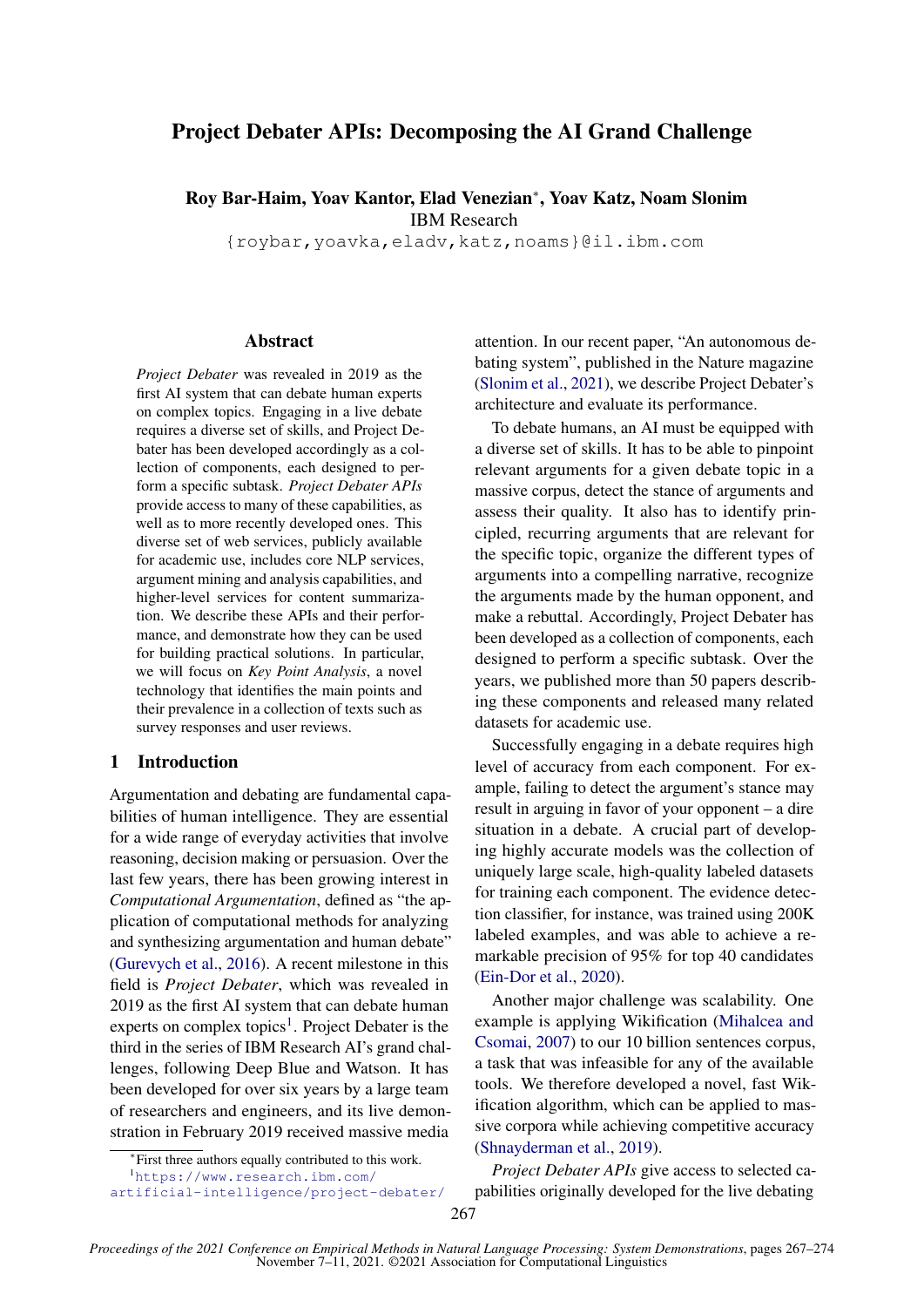system, as well as related technologies we have developed more recently. We provide free access for academic use to these APIs, as well as trial and licensing options for developers. The APIs can be divided into three main groups:

- *Core NLU services*, including Wikification, semantic relatedness between Wikipedia concepts, short text clustering, and common theme extraction for texts. These generalpurpose tools may be useful in many different use cases, and may serve as building blocks in a variety of NLP applications.
- *Argument Mining and Analysis*, including the detection of sentences containing claims and evidence, claim boundaries detection within a sentence, argument quality assessment and stance classification (pro/con). These services are of particular interest to the computational argumentation research community.
- *Content summarization*, including two highlevel services: *Narrative Generation* constructs a well-structured speech that supports or contests a given topic, according to the specified polarity. *Key Point Analysis* summarizes a collection of comments as a small set of automatically extracted, human-readable key points, each assigned with a numeric measure of its prominence in the input. These tools may serve data scientists analyzing opinionated texts such as user reviews, survey responses, social media, customer feedback, etc.

Several demonstrations of argument mining capabilities have been previously published [\(Stab](#page-7-3) [et al.,](#page-7-3) [2018;](#page-7-3) [Wachsmuth et al.,](#page-7-4) [2017;](#page-7-4) [Chernodub](#page-6-2) [et al.,](#page-6-2) [2019\)](#page-6-2), some of which also provide access to their capabilities via APIs. However, Project Debater APIs offer a much broader set of services, trained on unique large-scale, high quality datasets, which have been developed over many years of research.

The next sections describe each of the APIs and their performance assessment, and how they can be accessed and used via the Debater Early Access Program. We then describe several examples of using and combining these APIs in practical applications.

## 2 Services Overview

In this section we provide a short description for each service, and point to its related publications,

and other relevant resources. All the training datasets for these services have been developed as part of Project Debater.

## 2.1 Core NLU Services

This group of services includes several fundamental natural language processing tasks.

Text wikification. The Wikification service identifies mentions of Wikipedia concepts in the given text. We created our own wikifier, described in [\(Shnayderman et al.,](#page-7-2) [2019\)](#page-7-2), since existing tools were far too slow to be applied to the Lexis-Nexis corpus we used for argument mining, which contains about 10 billion sentences. We developed a simple rule-based method, which relies on matching the mentions to the Wikipedia title, as well as on Wikipedia redirects. This approach enables very fast Wikification, about 20 times faster than the commonly-used TagMe Wikifier [\(Ferragina and](#page-6-3) [Scaiella,](#page-6-3) [2010\)](#page-6-3), while achieving competitive accuracy.

Concept relatedness. This service measures the semantic relatedness between a pair of Wikipedia concepts. We trained a BERT regressor [\(Devlin](#page-6-4) [et al.,](#page-6-4) [2019\)](#page-6-4) on the WORD dataset [\(Ein Dor et al.,](#page-6-5) [2018\)](#page-6-5), which includes 13K pairs of Wikipedia concepts manually annotated to determine their level of relatedness. The input to the regressor is the first sentence in the Wikipedia article of each concept.

Text clustering. Our Text clustering service is based the Sequential Information Bottleneck (sIB) algorithm [\(Slonim et al.,](#page-7-5) [2002\)](#page-7-5). This unsupervised algorithm has been shown to achieve strong results on standard benchmarks. However, sIB has not been as popular as other clustering algorithms such as K-Means, since its run time was significantly higher. Our implementation of sIB is highly optimized, leveraging the sparseness of bag of words representation. With this optimization, the run time of sIB is very fast, and even comparable with K-Means. The python code of this implementation is also available<sup>[2](#page-1-0)</sup>.

Common theme extraction. This service gets a clustering partition of sentences and returns Wikipedia concepts representing the main themes in each cluster. These themes aim to represent the subjects that are discussed by the sentences of this cluster, and distinguish it from other clusters. This

<span id="page-1-0"></span><sup>2</sup><https://github.com/IBM/sib>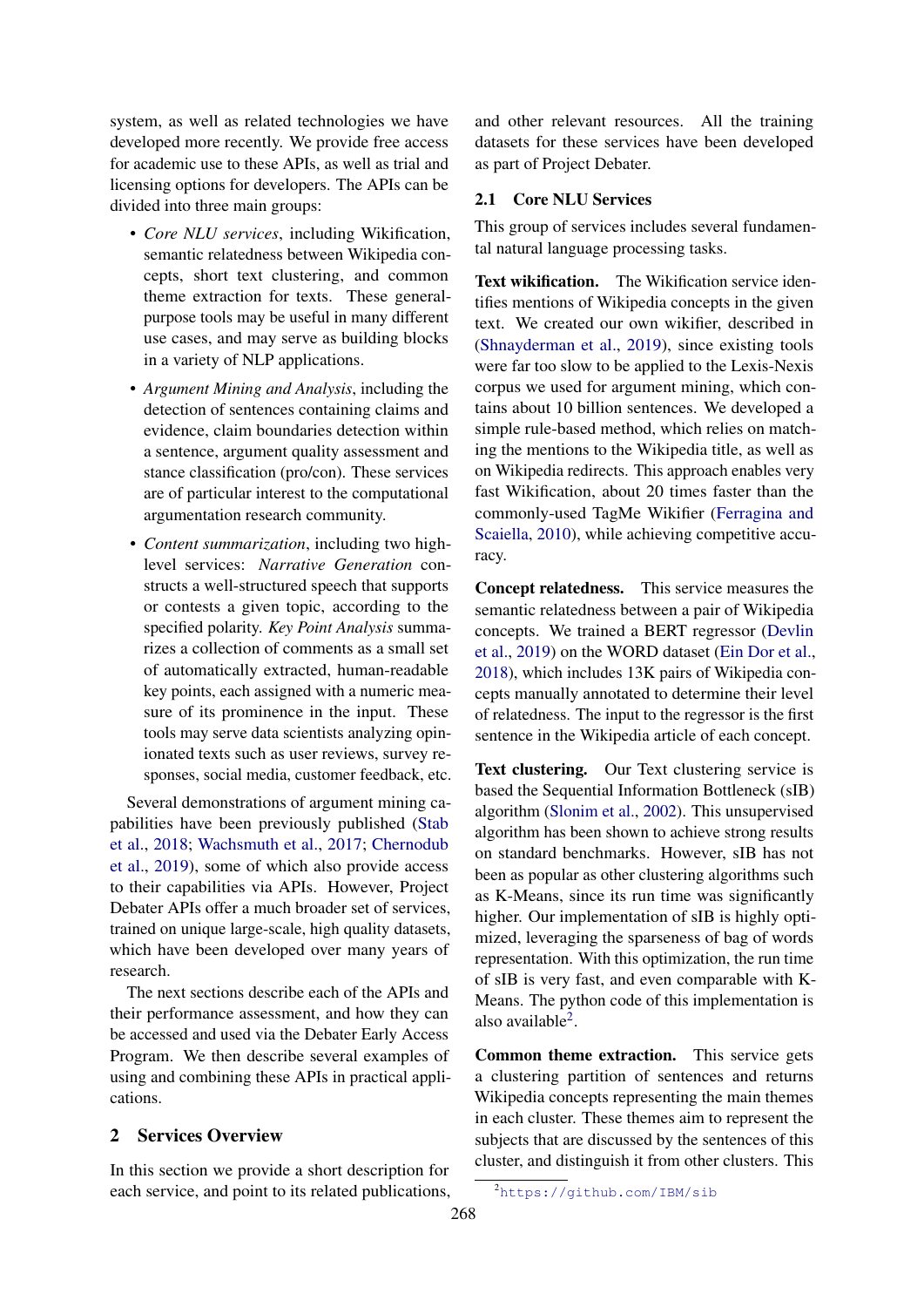service is based on the hypergeometric test, applied to the concepts mentioned in the sentences of each cluster. The service identifies concepts that are enriched in each cluster compared to the other clusters, taking into account the semantic relatedness of different concepts.

## 2.2 Argument Mining and Analysis

This group includes classifiers and regressors that aim to identify arguments in input texts, determine their stance, and assess their quality.

Claim Detection. This service identifies whether a sentence contains a claim with respect to a given topic. This task was introduced by [Levy et al.](#page-6-6) [\(2014\)](#page-6-6). They define a Claim as *"a general, concise statement that directly supports or contests the given Topic"*. The claim detection model is a BERT-based classifier, trained on 90K positive and negative labeled examples from the Lexis-Nexis corpus. The model is similar to the one described in [\(Ein-Dor et al.,](#page-6-1) [2020\)](#page-6-1).

Claim Boundaries. Given an input sentence that is assumed to contain a claim, this service returns the boundaries of the claim within the sentence [\(Levy et al.,](#page-6-6) [2014\)](#page-6-6). The Claim Boundaries service may be used to refine the results of the Claim Detection service, which provides sentence-level classification. The service is based on a BERT model, which was fine-tuned on 52K crowd-annotated examples mined from the Lexis-Nexis corpus.

Evidence Detection. Similar to the Claim Detection service, this service gets a sentence and a topic and identifies whether the sentence is an Evidence supporting or contesting the topic. In our context, an Evidence is an argument that contains research results or an expert opinion. This is a BERT based service which was fine-tuned using 200K annotated examples from Lexis-Nexis corpus. This model is based on the work of [Ein-Dor et al.](#page-6-1) [\(2020\)](#page-6-1).

Argument Quality. This service, based on the work of [Gretz et al.](#page-6-7) [\(2020\)](#page-6-7), produces a numeric quality score for a given argument. The service is based on a BERT regressor, which was trained on 27K arguments, collected for a variety of topics and annotated with quality scores. Both the arguments and the quality scores were collected via crowdsourcing. The real-valued argument quality scores were derived from a large number of binary labels collected from crowd annotators. Specifically, for

each example, the annotators were asked whether the sentence, as is, may fit in a speech supporting or contesting the given topic. High quality scores typically indicate arguments that are grammatically valid, use proper language, make a clear and concise argument, have a clear stance towards the topic, etc.

Pro-Con. This service [\(Bar-Haim et al.,](#page-6-8) [2017;](#page-6-8) [Toledo-Ronen et al.,](#page-7-6) [2020\)](#page-7-6), gets an argument and a topic and predicts whether the argument supports or contests the topic. This service is a BERTbased classifier, which was trained on 400K stancelabeled examples. It includes arguments extracted from the Lexis-Nexis corpus, as well as arguments collected via crowsourcing. The set of training arguments was automatically expanded by replacing the original debate concept with consistent and contrastive expansions, based on the work of [Bar-Haim](#page-6-9) [et al.](#page-6-9) [\(2019\)](#page-6-9).

#### 2.3 Content Summarization

This group contains two high-level services that create different types of summaries.

Key Point Analysis. This service summarizes a collection of comments on a given topic as a small set of *key points* [\(Bar-Haim et al.,](#page-6-10) [2020a,](#page-6-10)[b\)](#page-6-11). The salience of each key point is given by the number of its matching sentences in the given comments. The input for the service is a collection of textual comments, which are split into sentences. The output is a short list of key points and their salience, along with a list of matching sentences per key point. A key point matches a sentence if it captures the gist of the sentence, or is directly supported by a point made in the sentence. The service selects key points from a subset of concise, high-quality sentences (according to the quality service described above), aiming to achieve high coverage of the given comments. Matching sentences to key points is performed by a RoBERTa-large model [\(Liu et al.,](#page-7-7) [2019\)](#page-7-7), trained on a dataset of 24K (argument, key point) pairs, labeled as matched/unmatched. It is also possible to specify the key points as part of the input, in which case the service matches the sentences to the given key points.

Narrative Generation This service receives a topic, and a list of arguments that support or contest the topic, and constructs a well-structured speech summarizing the relevant input arguments that are compatible with the requested stance (pro or con).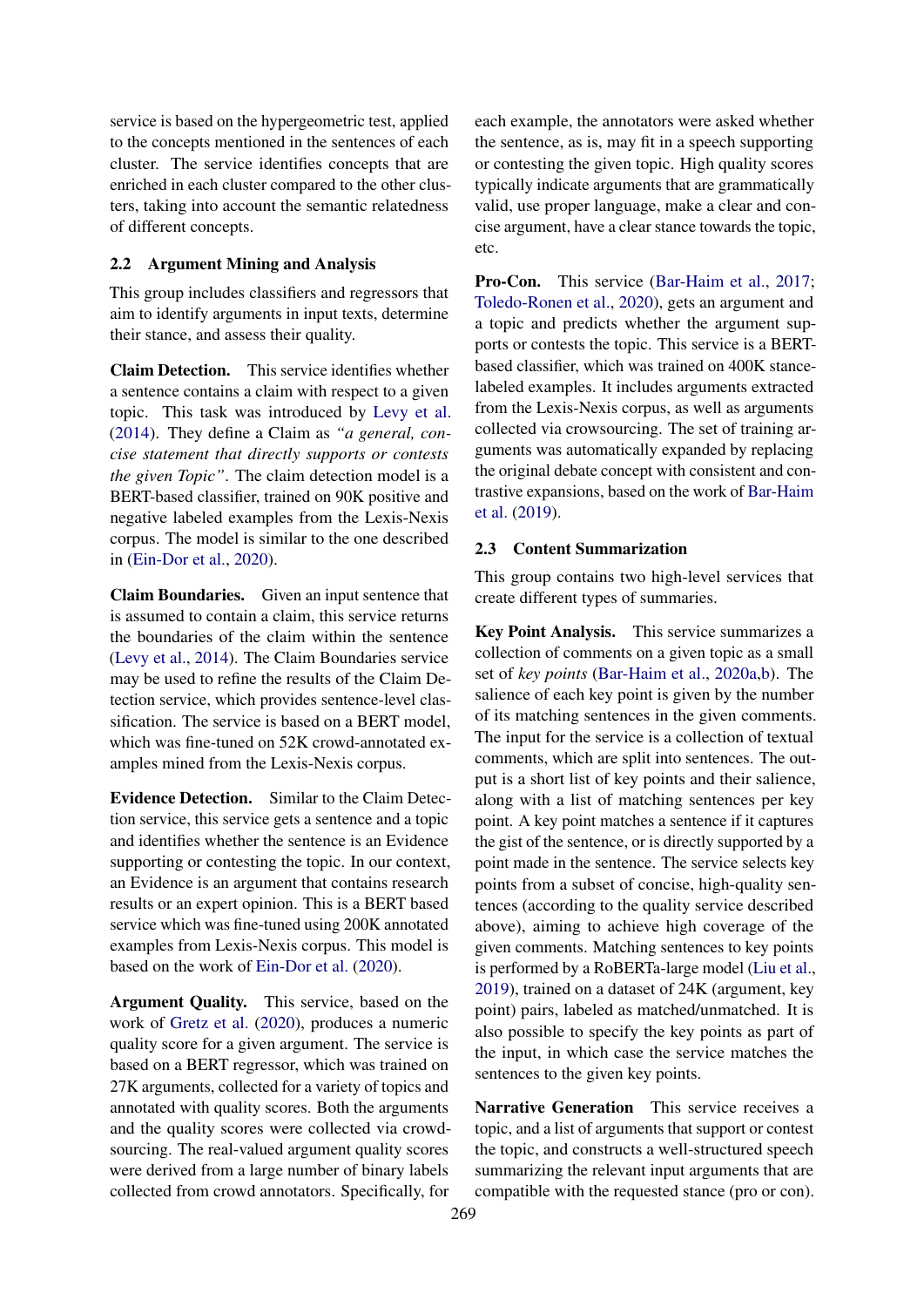It works as follows: first, we select high-quality arguments with the right stance. Then, the service performs Key Point Analysis over these arguments. Finally, The service selects the most prominent key points, and for each key point, it selects the best arguments to create a corresponding paragraph. Alternatively, paragraphs may be generated based on the output of the text clustering service. Selected arguments are slightly rephrased as required and connecting text is added to improve the fluency of the resulting speech.

## 2.4 Wikipedia Sentence-Level Index

In addition to the above groups of services, we also provide a sentence-level index of Wikipedia. The index underlying our search service is a data structure that is populated with sentences, enriched with some metadata, such as the Wikipedia concepts mentioned in each sentence (as identified by the Wikification service), named entities, and multiple lexicons. The index facilitates fast retrieval of sentences according to queries that may refer to the text and/or the metadata, with word distance restrictions. For example, retrieve all the sentences that satisfy the template "<PERSON> ... that ... <CONCEPT> ... <SENTIMENT-WORD>".

## 3 Assessment

Table [1](#page-4-0) includes assessment results for various services. For each service, we specify the benchmark that was used for testing, the evaluation measure(s) and the results. If the results in the table are quoted from one of our papers, this is indicated by  $\checkmark$ . Unless otherwise mentioned, the results are from the same paper that is cited for the dataset. In cases where the results for the service were not available (this happens, for example, if the current service implementation is different from the one described in the paper), we ran the service on the benchmark and reported the results.

The text clustering assessment is the only one that is not performed over a Project Debater dataset, but over a standard benchmark - the widely-used 20 newsgroups dataset, which contains about 18,000 news posts on 20 topics [\(Lang,](#page-6-12) [1995\)](#page-6-12). We clustered these posts into 20 clusters, and compared the results with the original partition. We report Adjusted Mutual Information (AMI) and Adjusted Rand Index (ARI) measures. Our results (AMI=0.595 and ARI=0.466) are considerably better than those obtained with K-Means (AMI=0.228 and ARI=0.071).

Overall, the results confirm the high quality of our services.

### 4 The Debater Early Access Program

The 12 Project Debater APIs are offered via the *IBM Debater Early Access Program*. The goal of this program is to make core capabilities from Project Debater available as building blocks for a variety of text understanding applications.

The Early Access Program is freely available for academic use on the IBM Cloud, and can also be licensed for commercial use. As part of the program, both Python and Java SDKs are available. All the services are REST-based, which enables their usage by any desired programming language. In order to access these APIs, an API key is required. We supply such API keys freely for non-commercial use.

The early access website, shown in Figure [2,](#page-5-0) con-tains various resources<sup>[3](#page-3-0)</sup>. The main tab includes a detailed description of all the services with Python, Java, and CURL code examples. The description also includes links to related publications. In addition, it contains a demo UI, which allows interacting with the APIs online.

The *Examples* tab contains step-by-step tutorials, which demonstrate how the APIs can be applied in complex scenarios, to solve real-world problems. The *Data Sets* tab contains a link to all Project Debater datasets. Finally, there is a tab for the *Speech By Crowd* application. Speech By Crowd is a web application that enables the user to collect and analyze opinions on a desired controversial topic. The application is free for non-commercial use. The application has been demonstrated in several events, as we discuss in the next section.

#### 5 Use Cases

#### 5.1 Analysing Surveys and Reviews

Surveys are commonly used by decision makers to collect opinions from a large audience. However, extracting the key issues that came up in hundreds or thousands of survey responses is a very challenging task.

Existing automated approaches are often limited to identifying key phrases or concepts and the

<span id="page-3-0"></span><sup>3</sup>[https://early-access-program.debater.](https://early-access-program.debater.res.ibm.com/academic_use) [res.ibm.com/academic\\_use](https://early-access-program.debater.res.ibm.com/academic_use)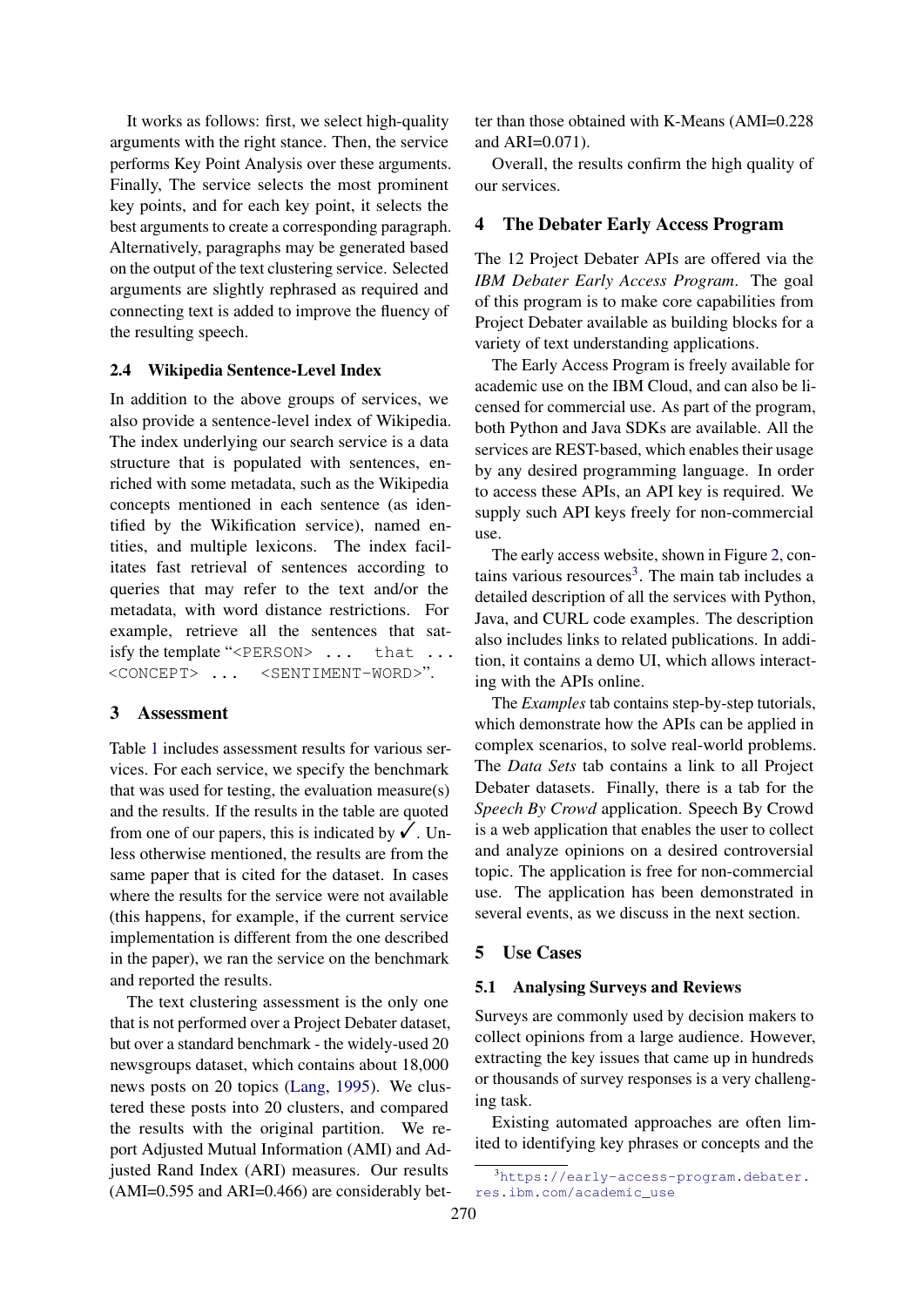<span id="page-4-0"></span>

| <b>Service</b>            | <b>Benchmark</b>                        | <b>Measure</b>          | <b>Result</b> | <b>From Paper?</b> |
|---------------------------|-----------------------------------------|-------------------------|---------------|--------------------|
| <b>Evidence Detection</b> | $VLD$ (Ein-Dor et al., 2020)            | Precision $@40 $        | 0.95          |                    |
| <b>Argument Quality</b>   | IBM-Rank30k-WA (Gretz et al., 2020)     | Pearson                 | 0.52/0.48     |                    |
|                           |                                         | Spearman<br>correlation |               |                    |
| Concepts relatedness      | WORD (Ein Dor et al., 2018)             | Pearson                 | 0.85/0.57     |                    |
|                           |                                         | Spearman                |               |                    |
|                           |                                         | correlations            |               |                    |
| Text wikification         | Trans (Shnayderman et al., 2019)        | Precision               | 0.76/0.62/    |                    |
|                           |                                         | Recall / F1             | 0.68          |                    |
| Pro-Con                   | IBM-Rank30k (Gretz et al., 2020)        | Accuracy                | 0.92          |                    |
| Text clustering           | 20 Newsgroups (Lang, 1995)              | AMI / ARI               | 0.595         |                    |
|                           |                                         |                         | 0.466         |                    |
| <b>Key Point Analysis</b> | ArgKP (Bar-Haim et al., 2020a); Re-     | F1                      | 0.77          |                    |
|                           | sults are from (Bar-Haim et al., 2020b) |                         |               |                    |

Table 1: Project Debater APIs assessment

| $\Box \leftarrow$<br>$\bullet\bullet\bullet$                                                                                                                                                                                                                     |       |                                                                                                                                                                                                                                                                                                                                                                  | ⋂<br>日   |            | early-access-program.debater.res.ibm.com |           |                 |                   | ౿              |
|------------------------------------------------------------------------------------------------------------------------------------------------------------------------------------------------------------------------------------------------------------------|-------|------------------------------------------------------------------------------------------------------------------------------------------------------------------------------------------------------------------------------------------------------------------------------------------------------------------------------------------------------------------|----------|------------|------------------------------------------|-----------|-----------------|-------------------|----------------|
| IBM Debater Early Access Program                                                                                                                                                                                                                                 | About | <b>Services</b>                                                                                                                                                                                                                                                                                                                                                  | Examples | <b>SDK</b> | Open Source                              | Data Sets | Speech By Crowd | <b>Contact Us</b> | <b>API-KEY</b> |
| <b>Claim Detection</b><br><b>Claim Boundaries</b><br><b>Evidence Detection</b><br><b>Argument Quality</b><br>Pro / Con<br>Term Wikifier<br><b>Term Relater</b><br>Key point analysis<br>Clustering<br>Theme Extraction<br>Index Searcher<br>Narrative Generation |       | Pro / Con<br>Given a pair of strings <sentence ;="" topic="">, this service scores the extent to which sentence supports topic.<br/>Read more about the service<br/><b>cURL</b><br/>Python<br/>Java<br/>Demo<br/>Sentence<br/>Music training not only helps children develop fine motor skills, but aids emotional and behavioral maturation as well.</sentence> |          |            |                                          |           |                 |                   |                |
|                                                                                                                                                                                                                                                                  |       | Topic<br>Music education should be mandatory                                                                                                                                                                                                                                                                                                                     |          |            |                                          |           |                 |                   |                |
|                                                                                                                                                                                                                                                                  |       | <b>Get Score</b><br>0.9796                                                                                                                                                                                                                                                                                                                                       |          |            |                                          |           |                 |                   |                |

Figure 1: The IBM Debater Early Access Program web page. The list of services is shown on the left. For the selected service - the pro-con service, there is an expandable short description and a demo that allows trying the service online.

overall sentiment toward them, but do not provide detailed, actionable insights. Using Debater APIs, and in particular Key Point Analysis (KPA), we are able to analyze and derive insights from answers to open-ended survey questions.

Austin Municipal Survey Tutorial. To demonstrate this capability, we have prepared a hands-on tutorial, publicly available on GitHub<sup>[4](#page-4-1)</sup>. In this tutorial, we analyze free-text responses for a community survey conducted in the city of Austin in the years 2016 and 2017. In this survey, the citizens of Austin were asked "If there was ONE thing you could share with the Mayor regarding the City

<span id="page-4-1"></span><sup>4</sup>[https://github.com/IBM/](https://github.com/IBM/debater-eap-tutorial) [debater-eap-tutorial](https://github.com/IBM/debater-eap-tutorial)

of Austin (any comment, suggestion, etc.), what would it be?".

In the tutorial, we first run KPA on 1000 randomly selected sentences from 2016. We then use the Argument Quality (AQ) service and run KPA on 1000 top-quality sentences from 2016. We show that selecting higher-quality sentences for our sample results in a better summary, and higher coverage of the resulting key points. Figure [2](#page-5-0) is a screenshot from the Jupyter Notebook of the tutorial. It shows the overall coverage of the extracted key points, and lists the top key points found, and for each key point - the number of its matching sentences and its top-scoring matches.

The tutorial also shows how to compare the 2016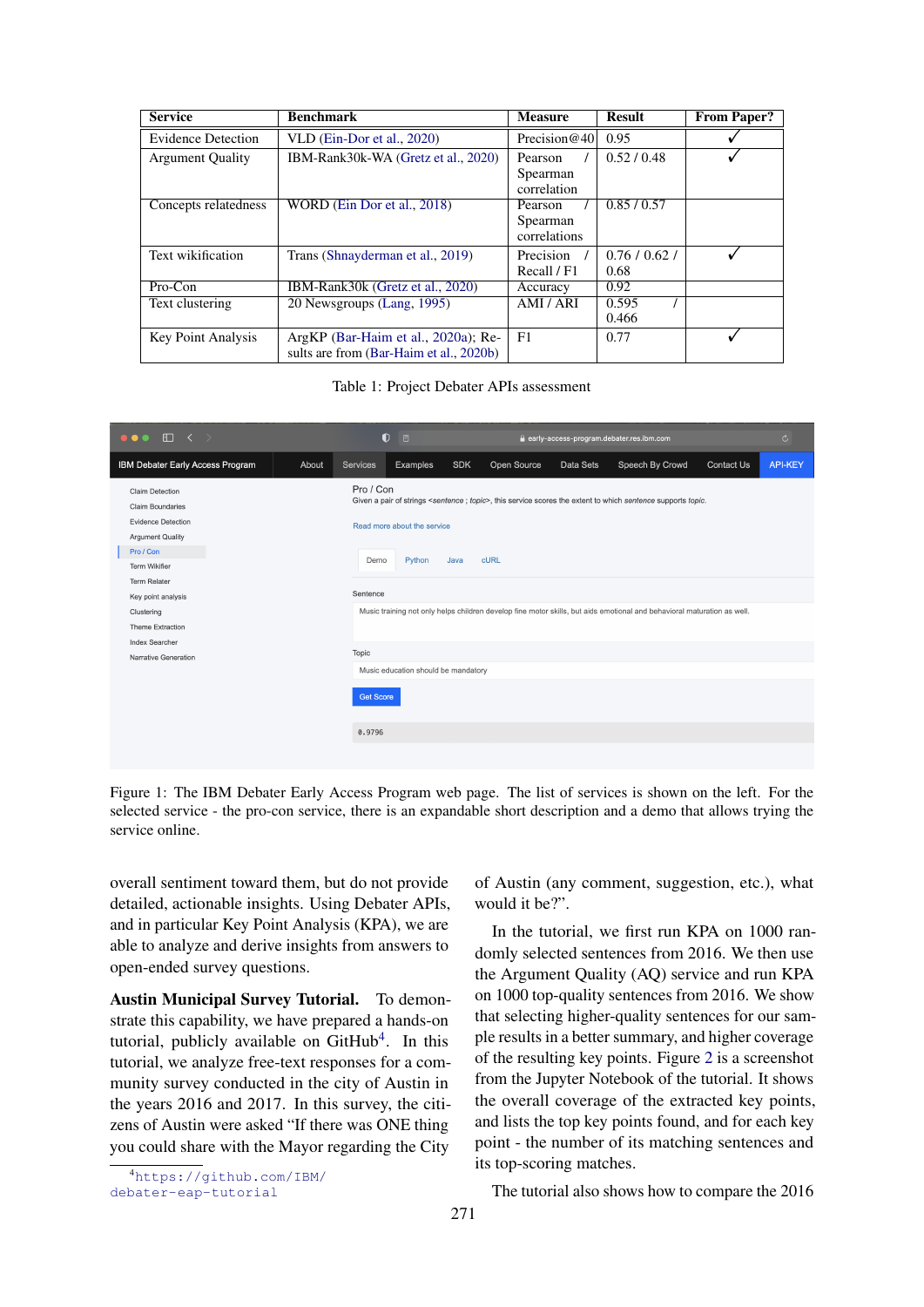<span id="page-5-0"></span>

Figure 2: A screenshot from the Jupyter Notebook of the tutorial, showing the results for running KPA on the 2016 Austin survey data (1000 top-quality sentences). The coverage, top three key points and top 2 matching sentences per key point are displayed.

responses to those from 2017. This can be done by mapping 1000 top-quality sentences from 2017 to the same set of key points that was extracted for 2016, and observe the year-to-year changes in the key point salience.

The results show that traffic congestion is one of the top problems in Austin. In order to better understand the citizens' complaints and suggestions regarding this topic, we can use two additional services, Wikification and Concept Relatedness, to identify sentences that are related to the *Traffic* concept and run KPA only on this subset.

IBM Employee Engagement Survey. Key Point Analysis has also been applied to analyze the 2020 IBM employee engagement survey. Over 300K employees wrote more than 550K sentences in total. These sentences were automatically classified into positive and negative, and we ran KPA on each set separately to extract positive and negative key points. The HR team reported that these analyses enable them to extract actionable and valuable insights with significantly less effort.

Business Reviews. Similar to surveys, KPA can also be used for effectively summarizing user reviews. In our recent work [\(Bar-Haim et al.,](#page-6-13) [2021\)](#page-6-13) we demonstrate its application to the Yelp dataset of business reviews.

### 5.2 Online Debates

In the following public demonstrations, we combined several services to summarize online debates, where hundreds or thousands of participants submit online their pro and con arguments for a controversial topic, using the Speech by Crowd platform. We used the *pro-con* service to split arguments by stance, the *argument quality* service to filter out

low quality arguments, the *KPA* service to summarize the data into key points and the *narrative generation* to create a coherent speech.

That's Debateable. "That's Debatable" is a TV show presented by Bloomberg Media and Intelligence Squared. In each episode, a panel of experts debates a controversial topic, such as *"It's time to redistribute the wealth"*. Using the above pipeline, we were able to summarize thousands of arguments submitted online by the audience, and the resulting pro and con key points and speeches were presented during the show. The audience contributed interesting points, some of which were not raised by the expert debaters, and therefore enriched the discussion.[5](#page-5-1)

Grammy Music Debates. During the Grammys 2021 event, four music debate topics (e.g., virtual concerts vs. live shows) were published on the event's website. Hundreds of arguments contributed by music fans were collected for each topic, and the same method was applied to analyze and summarize them<sup>[6](#page-5-2)</sup>.

### 6 Conclusion

We introduced *Project Debater APIs*, which provide access to many of the core capabilities of the Project Debater grand challenge, as well as more recent technologies such as Key Point Analysis. The evaluation we presented confirms the high quality of these services. We discussed different use cases for these APIs, in particular for analyzing and summarizing various types of opinionated texts. We

<span id="page-5-1"></span><sup>5</sup>[https://www.research.ibm.com/](https://www.research.ibm.com/interactive/project-debater/thats-debatable/) [interactive/project-debater/](https://www.research.ibm.com/interactive/project-debater/thats-debatable/)

<span id="page-5-2"></span>[thats-debatable/](https://www.research.ibm.com/interactive/project-debater/thats-debatable/) <sup>6</sup><https://www.grammy.com/watson>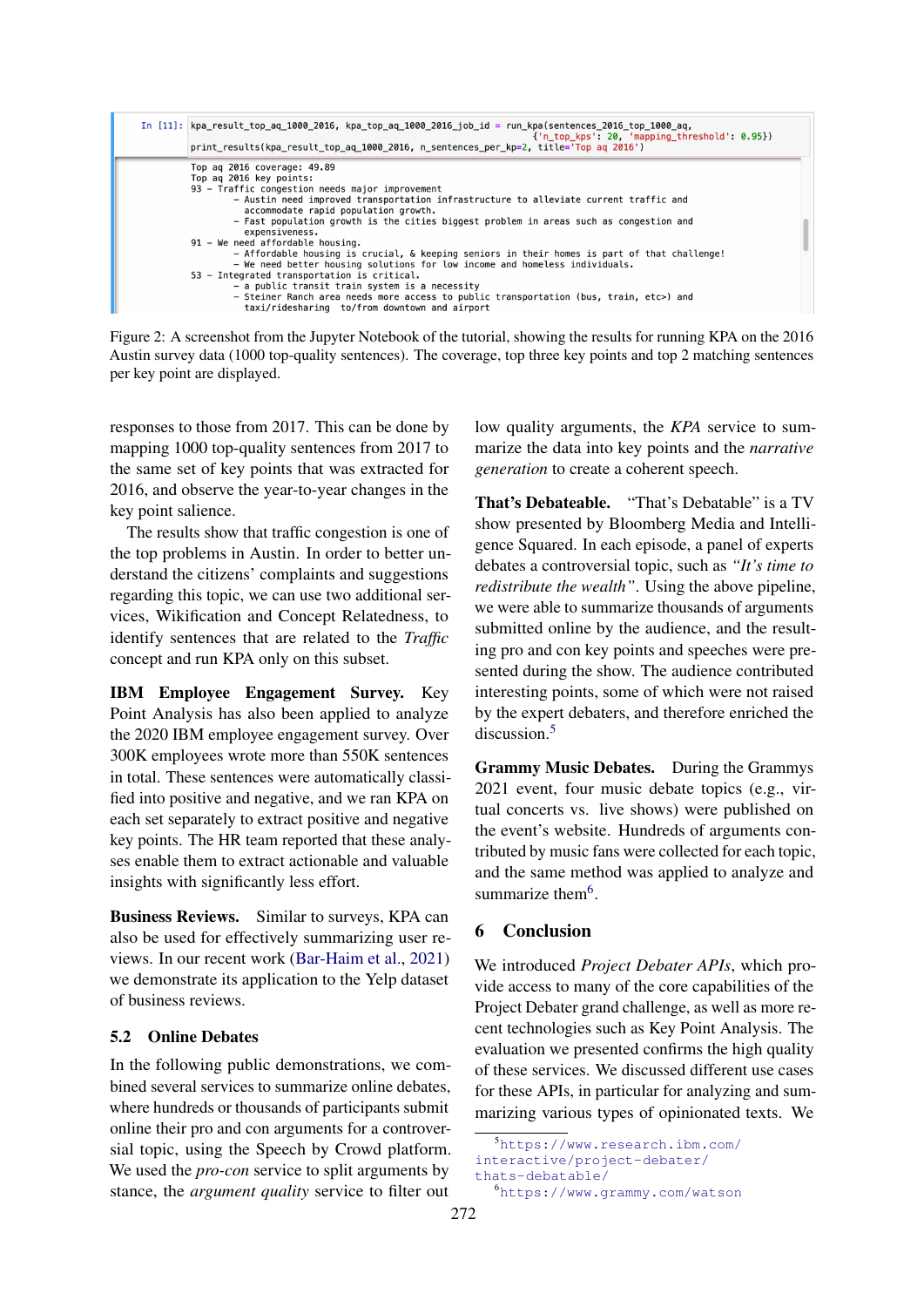believe that this diverse set of services may be used as building blocks in many text understanding applications, and may be relevant for a broad audience in the NLP community.

#### Acknowledgements

The authors thank Alon Halfon, Naftali Liberman, Amir Menczel, Guy Moshkowich, Dafna Sheinwald, Ilya Shnayderman and Artem Spector for their contribution to the development of the IBM Debater Early Access Program.

#### References

- <span id="page-6-8"></span>Roy Bar-Haim, Indrajit Bhattacharya, Francesco Dinuzzo, Amrita Saha, and Noam Slonim. 2017. [Stance](http://aclweb.org/anthology/E17-1024) [classification of context-dependent claims.](http://aclweb.org/anthology/E17-1024) In *Proceedings of the 15th Conference of the European Chapter of the Association for Computational Linguistics: Volume 1, Long Papers*, pages 251–261. Association for Computational Linguistics.
- <span id="page-6-10"></span>Roy Bar-Haim, Lilach Eden, Roni Friedman, Yoav Kantor, Dan Lahav, and Noam Slonim. 2020a. [From](https://doi.org/10.18653/v1/2020.acl-main.371) [arguments to key points: Towards automatic argu](https://doi.org/10.18653/v1/2020.acl-main.371)[ment summarization.](https://doi.org/10.18653/v1/2020.acl-main.371) In *Proceedings of the 58th Annual Meeting of the Association for Computational Linguistics*, pages 4029–4039, Online. Association for Computational Linguistics.
- <span id="page-6-13"></span>Roy Bar-Haim, Lilach Eden, Yoav Kantor, Roni Friedman, and Noam Slonim. 2021. [Every bite is an ex](https://doi.org/10.18653/v1/2021.acl-long.262)[perience: Key Point Analysis of business reviews.](https://doi.org/10.18653/v1/2021.acl-long.262) In *Proceedings of the 59th Annual Meeting of the Association for Computational Linguistics and the 11th International Joint Conference on Natural Language Processing (Volume 1: Long Papers)*, pages 3376–3386, Online. Association for Computational Linguistics.
- <span id="page-6-11"></span>Roy Bar-Haim, Yoav Kantor, Lilach Eden, Roni Friedman, Dan Lahav, and Noam Slonim. 2020b. [Quan](https://doi.org/10.18653/v1/2020.emnlp-main.3)[titative argument summarization and beyond: Cross](https://doi.org/10.18653/v1/2020.emnlp-main.3)[domain key point analysis.](https://doi.org/10.18653/v1/2020.emnlp-main.3) In *Proceedings of the 2020 Conference on Empirical Methods in Natural Language Processing (EMNLP)*, pages 39–49, Online. Association for Computational Linguistics.
- <span id="page-6-9"></span>Roy Bar-Haim, Dalia Krieger, Orith Toledo-Ronen, Lilach Edelstein, Yonatan Bilu, Alon Halfon, Yoav Katz, Amir Menczel, Ranit Aharonov, and Noam Slonim. 2019. [From surrogacy to adoption; from bit](https://doi.org/10.18653/v1/P19-1094)[coin to cryptocurrency: Debate topic expansion.](https://doi.org/10.18653/v1/P19-1094) In *Proceedings of the 57th Annual Meeting of the Association for Computational Linguistics*, pages 977– 990, Florence, Italy. Association for Computational Linguistics.
- <span id="page-6-2"></span>Artem Chernodub, Oleksiy Oliynyk, Philipp Heidenreich, Alexander Bondarenko, Matthias Hagen, Chris Biemann, and Alexander Panchenko. 2019.

[TARGER: Neural argument mining at your finger](https://doi.org/10.18653/v1/P19-3031)[tips.](https://doi.org/10.18653/v1/P19-3031) In *Proceedings of the 57th Annual Meeting of the Association for Computational Linguistics: System Demonstrations*, pages 195–200, Florence, Italy. Association for Computational Linguistics.

- <span id="page-6-4"></span>Jacob Devlin, Ming-Wei Chang, Kenton Lee, and Kristina Toutanova. 2019. [BERT: pre-training of](https://doi.org/10.18653/v1/n19-1423) [deep bidirectional transformers for language under](https://doi.org/10.18653/v1/n19-1423)[standing.](https://doi.org/10.18653/v1/n19-1423) In *Proceedings of the 2019 Conference of the North American Chapter of the Association for Computational Linguistics: Human Language Technologies, NAACL-HLT 2019, Minneapolis, MN, USA, June 2-7, 2019, Volume 1 (Long and Short Papers)*, pages 4171–4186. Association for Computational Linguistics.
- <span id="page-6-5"></span>Liat Ein Dor, Alon Halfon, Yoav Kantor, Ran Levy, Yosi Mass, Ruty Rinott, Eyal Shnarch, and Noam Slonim. 2018. [Semantic relatedness of wikipedia](http://aclweb.org/anthology/L18-1408) [concepts - benchmark data and a working solu](http://aclweb.org/anthology/L18-1408)[tion.](http://aclweb.org/anthology/L18-1408) In *Proceedings of the Eleventh International Conference on Language Resources and Evaluation (LREC-2018)*. European Language Resource Association.
- <span id="page-6-1"></span>Liat Ein-Dor, Eyal Shnarch, Lena Dankin, Alon Halfon, Benjamin Sznajder, Ariel Gera, Carlos Alzate, Martin Gleize, Leshem Choshen, Yufang Hou, Yonatan Bilu, Ranit Aharonov, and Noam Slonim. 2020. [Corpus wide argument mining - A working](https://aaai.org/ojs/index.php/AAAI/article/view/6270) [solution.](https://aaai.org/ojs/index.php/AAAI/article/view/6270) In *Proceedings of the Thirty-Fourth AAAI Conference on Artificial Intelligence*, pages 7683– 7691. AAAI Press.
- <span id="page-6-3"></span>Paolo Ferragina and Ugo Scaiella. 2010. [Tagme:](https://doi.org/10.1145/1871437.1871689) [On-the-fly annotation of short text fragments \(by](https://doi.org/10.1145/1871437.1871689) [wikipedia entities\).](https://doi.org/10.1145/1871437.1871689) In *Proceedings of the 19th ACM International Conference on Information and Knowledge Management*, CIKM '10, pages 1625– 1628, New York, NY, USA. ACM.
- <span id="page-6-7"></span>Shai Gretz, Roni Friedman, Edo Cohen-Karlik, Assaf Toledo, Dan Lahav, Ranit Aharonov, and Noam Slonim. 2020. [A large-scale dataset for argument](https://doi.org/10.1609/aaai.v34i05.6285) [quality ranking: Construction and analysis.](https://doi.org/10.1609/aaai.v34i05.6285) *Proceedings of the AAAI Conference on Artificial Intelligence*, 34(05):7805–7813.
- <span id="page-6-0"></span>Iryna Gurevych, Eduard H. Hovy, Noam Slonim, and Benno Stein. 2016. [Debating Technologies](https://doi.org/10.4230/DagRep.5.12.18) [\(Dagstuhl Seminar 15512\).](https://doi.org/10.4230/DagRep.5.12.18) *Dagstuhl Reports*, 5(12):18–46.
- <span id="page-6-12"></span>Ken Lang. 1995. [Newsweeder: Learning to filter net](https://doi.org/https://doi.org/10.1016/B978-1-55860-377-6.50048-7)[news.](https://doi.org/https://doi.org/10.1016/B978-1-55860-377-6.50048-7) In Armand Prieditis and Stuart Russell, editors, *Machine Learning Proceedings 1995*, pages 331–339. Morgan Kaufmann, San Francisco (CA).
- <span id="page-6-6"></span>Ran Levy, Yonatan Bilu, Daniel Hershcovich, Ehud Aharoni, and Noam Slonim. 2014. [Context depen](https://www.aclweb.org/anthology/C14-1141)[dent claim detection.](https://www.aclweb.org/anthology/C14-1141) In *Proceedings of COLING 2014, the 25th International Conference on Computational Linguistics: Technical Papers*, pages 1489– 1500, Dublin, Ireland. Dublin City University and Association for Computational Linguistics.